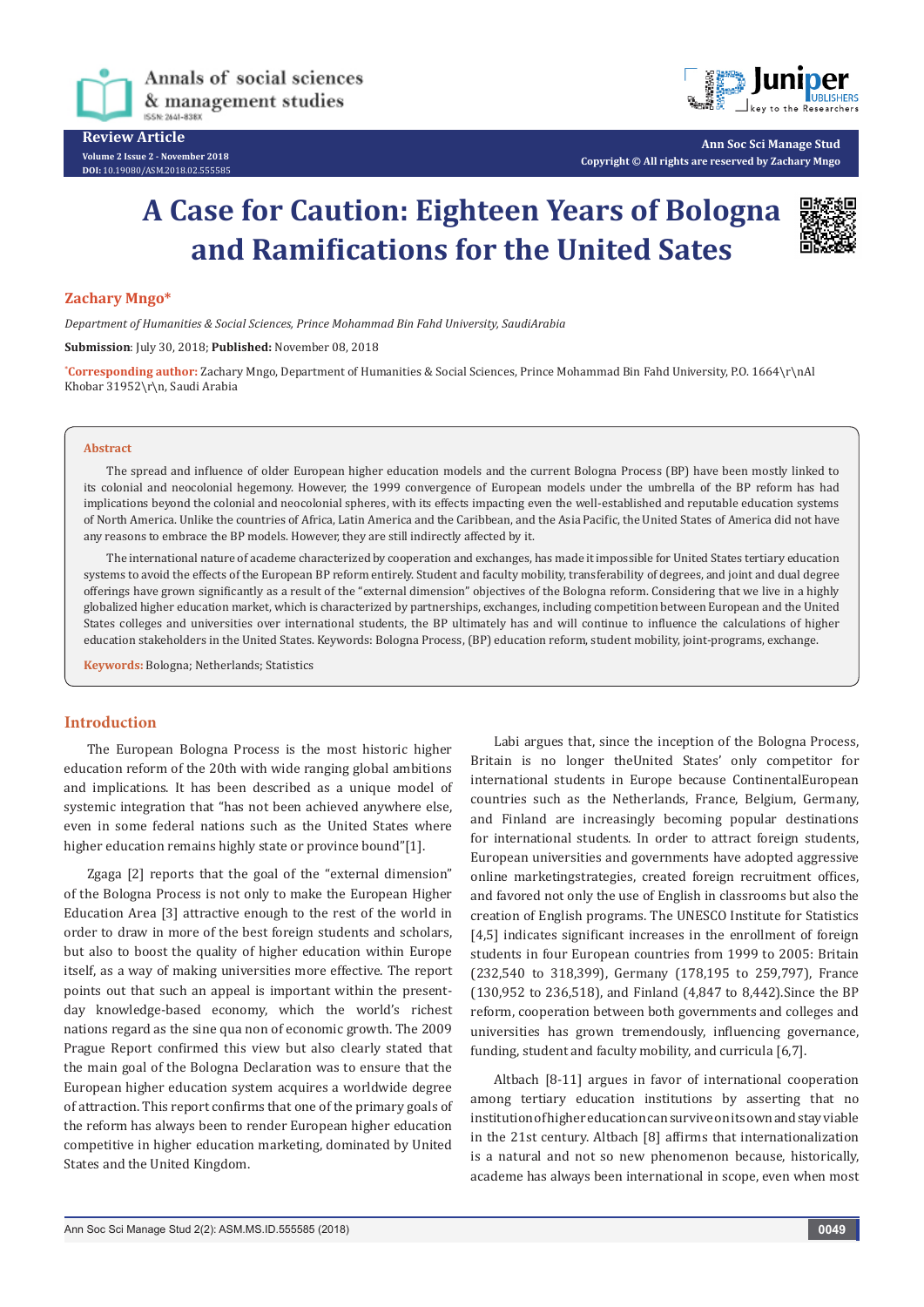of the time it has been characterized by inequalities. Limited access to modern technology and inadequate infrastructure caused by insufficient funding has greatly weakened the ability of universities in developing countries to effectively compete internationally. Notwithstanding this, international activities of universities have dramatically expanded in volume, scope, and complexity during the past two decades [10].

Many worldwide higher education reforms, especially the BP, have enabled universities to enter a new "virtual" or "e-learning" market, and to intensify cooperation and exchange through joint programs and exchange programs. This has led to a new kind of higher educational institutional management, strategic leadership, and organizational structures [12]. Yang points out that higher education reform has played a major role in developing the new quality of educational leadership that is so vital to the modernizationprocess. It is against this background of perceptions regarding higher education trends that the European Bologna reform went beyond encouraging the convergence of European systems to establishing the goal of promoting the model worldwide through partnerships[13].

Adelman [14]affirms that parts of the Bologna Process have already been imitated in Latin America, North Africa, and Australia. According to Adelman[14]the core features of the Bologna Process have enough momentum to become the dominant global higher education model within the next two decades. While recognizing the fact that United States' initial reaction to the Bologna Process had been almost dismissive, he points to the fact that since 2008 things have begun to change. Recent higher education conferences in the U.S. have "panels, presentations, and intense discussions of Bologna approaches to accountability, access, quality assurance, credits and transfer, and, most notably, learning outcomes in the context of the disciplines" [14].

In neighboring Canada, initial reaction to the Bologna Process was positive, and demonstrated a desire by higher education authorities to understand it better. The conclusions of the 2009 AUUC report recognize that the Bologna Process is not without controversy and does not provide the single answer to all challenges to higher education. However, it also emphasizes the need for collaboration between Canadian and European universities, and acknowledges the potential of the Bologna Process "as a trust-building exercise through developing transparency in higher education systems and procedures, and fulfilling the responsibility for enabling students to develop the knowledge, skills, and aptitudes to survive in the labour market and participate in their societies" (AUUC, 2009, p. 13). The Conference on Canadian Perspectives on the Bologna Process, held in March 19-20, 2009 at the University of Alberta, Edmonton, gives a largelypositive appraisal. It points out in one of its conclusions that the Bologna Process is an expression of the increasing need for a global understanding of higher education (AUUC, 2009).

Despite the improving trends in favor of students' mobility, exchange programs, and international students' enrollment in

the universities of mainland Europe, the U.S. continues to outpace Europe in the enrollment of international students. Data from the National Center forEducation Statistics (NCES) (2017) indicate a rise of international students' enrollment from14,791,000 in 1999 to 20,185,000 in 2017, a 26.72% increase. Notwithstanding, Europe has gained some grounds in the competition for international students with the United States since the European Bologna Process reform. By spreading the BP models and intensifying cooperation with universities in Asia, Latin America, and Africa, continental Europe has become more and more attractive—with an increasing number of students from these regions choosing Europe over America. Asia-Pacific countries, notably Australia and New Zealand that have also adopted BP models have also become more attractive to students from Asian countries who constitute the largest block of international students studying in the United States [4,5].

## **Purpose**

The goals of the Bologna Process were not limited to ensuring a converging of European higher education systems. A further objective was to increase the competitiveness of the European models by aiding in their spread outside Europe. This goal was expressed clearly by the 1999 Bologna Process Accords. The May 1998 Sorbonne Declaration leading to the BolognaAccords emphasized: "the international recognition and attractive potential" of European models.The Bologna Accords emphasized the "the objective of increasing the international competitiveness of the European systems of higher education" and claimed to ensure "a world-wide degree of attraction" [2]. One of the undeclared but obvious objectives of the BP was to strengthen European higher education institutions in order to be able to compete effectively against the domination of American colleges and universities. This objective came to the fore in 2003 when the French Education Minister, Luc Ferry, told French universities to adopt an alternative to the "American globalization" by constructing a European model of higher education that would attract more foreign students and strengthen their public-service ethos. He argued that it is the only sure growth path for European higher education since there are neither the resources nor the desire to prohibit the private U.S. universities already establishing themselves in European countries [15].

This study focuses on the implications of the BP reform for American higher education in areas such as international students' enrollment, faculty mobility, study abroad, transferability of degrees, and joint and dual degree offerings, while pinpointing a noticeably gradually tightening competition for international students between U.S. and EU colleges and universities.

## **Research Question**

What are the implications of the European Bologna Process reform for the United States of America regarding international student enrollments, faculty and student mobility, study abroad, transferability of degrees, and joint and dual degree offerings?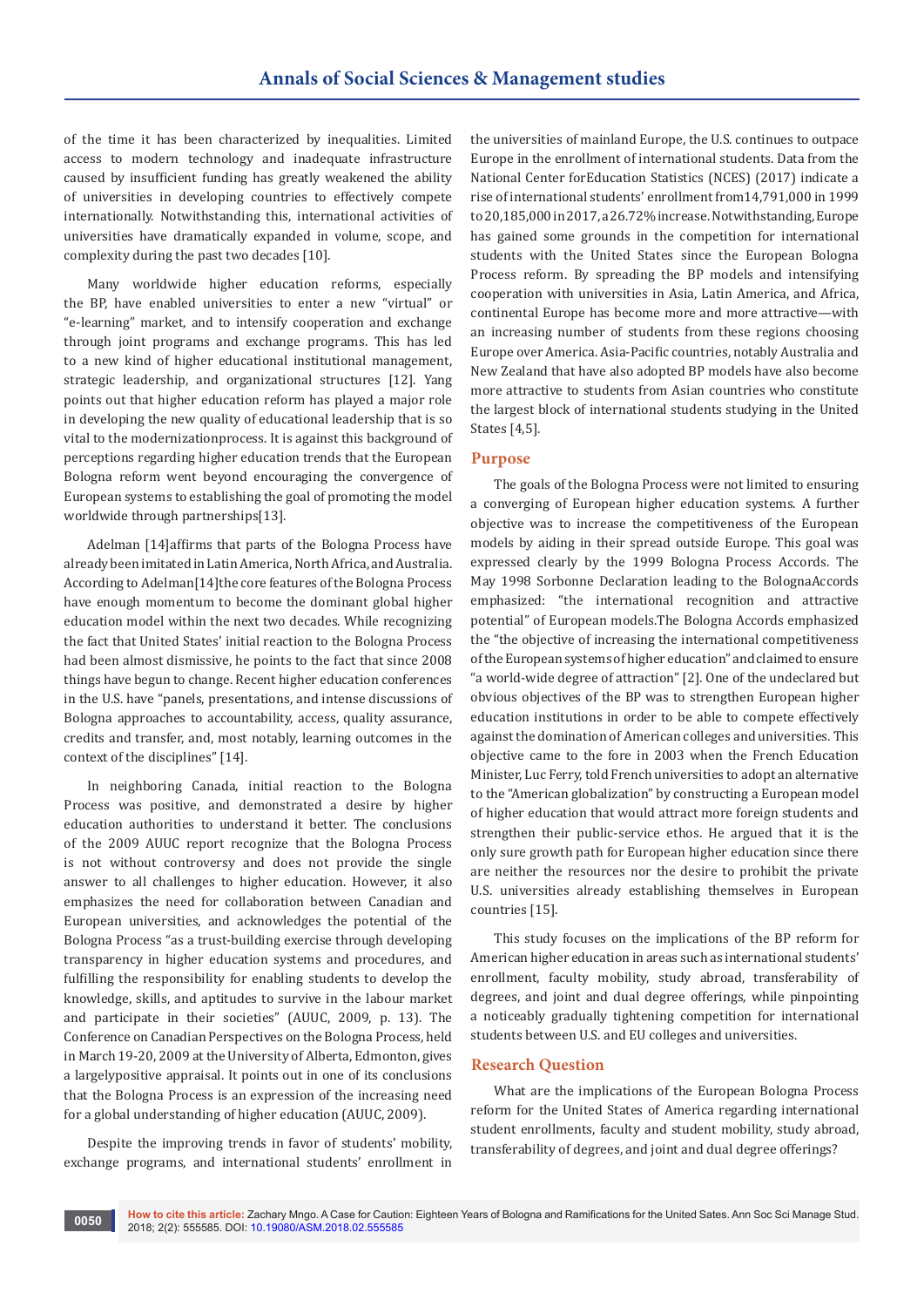### **Bologna Process Gains Since 1999**

The European Bologna Process remains the largest and most successful worldwide higher education harmonization initiative. The intergovernmental, inter-institutional process to harmonize degree structures, qualifications frameworks and quality standards across Europe that began 18 years ago, initially involving 29 European signatory countries, is now encompasses 47-member countries [16]. The movement has made considerable historical advancestoward convergence in many areas. Significant gains are noticeable, especially regarding the internationalization or external dimension objective of the reform as well as with the goals of the EHEA, a centerpiece of the BP reform. Great strides have been made to align the EHEA degree structures and promote academic mobility across the continent of Europe. These successes have placed the reform in an exceptional position as an example for other regions of the world interested in establishing similar crossborder agreements in higher education [17].The initially stated goals of the BP included easing readability and comparability of degrees, establishing a common European credit transfer system (ECTS), adopting the two-cycle system (undergraduate/ graduate), cooperation in quality assurance, and promoting both mobility and the attractiveness of the EHEA. As of today, the implementation of the ECTS as a transfer and accumulation system is almost complete. Comprehensive internationalization and mobility strategies, which were not in the EHEA at its creation, are now being developed and applied by many EU countries. According to the European Commission (2013), the European higher education strategy is encouraging EU member states to implement comprehensive internationalization and mobility strategies likely to impact EU and non-EU countries[18-20].

Apart from these more recent concerted efforts, the rapid growth in the number of English-language programs at European universities has helped to facilitate student mobility, which is one of the primary objectives of the Bologna Process. The development of dual-degree programs is an essential new trend in Europe's long-term commitment to international highereducation collaboration [5]. According to the January 2009 survey report by the Institute of International Education and the Free University of Berlin, European universities have greatly outpaced American universities in offering international joint-degree and dual-degreeprograms. These programs flourish more in European universities than American universities because the tuitionpaying American students and their universities are more likely to bear the costs of such programs than their European counterparts who tap into a broader range of support from governments and nonprofit groups. As a result, fewer students in American higher education establishments can afford the cost of international joint-degree programs.

The report also points to the weakness of the American studyabroad programs which tend not to integrate students effectively into overseas host institutions because they usually last less than a full semester or academic year and face greater difficulty in

obtaining institutional support and recruiting students for such programs.The 2015 European Commission Report summarizes the achievements of the Bologna Process while indicating what remains to be achieved. The report underscored the fact that numerous stakeholders and more than 4000 educational institutions from 47-member countries"have continued to adapt their higher education systems, making them more compatible, modernizing degree structures and strengthening their quality assurance mechanisms" [20]. According to the report, the Bologna Process provided a framework for dialogue and cooperation, which has spread outside Europe. The achievements of the reform go beyond assuring dialogue and collaboration regarding the technicalities of the credit transfer systems, faculty and student mobility, and quality assurance, and now extend to the promotion of European interests, values, and institutions.

Despite the mostly positive progress report on the BP, implementation is moving in different directions and at a widely varying pace, thereby creating some instability in the EHEA. Remarkably, the 2015 European Commission report points to that fact that students and graduates in many countries still face obstacles in having their studies abroad recognized forwork or further study. Worst of all is the conclusion that "graduates too often discover that they do not have the skills and competencies they need for their future careers" (p. 3). These identified weaknesses are an indication that much remains to be done for European higher education to be competitive in a tertiary education market dominated by United States institutions.

## **BP Implications for United Sates of America**

Even though exporting the European model to the United States was not a direct objective of the external dimension of the Bologna Process, the reform naturally has repercussions for the enrollment of foreign students in American institutions, as well as the exchange of students and faculty between European and American colleges and universities. The drive by European universities to recruit foreign students intensified following the launching of the Bologna Process in 1999[21]. American dominance in the enrollment of foreign students seemed threatened by Europe more than ever before[22,23]. Since the adoption of the Bologna model, which is more compatible with the Anglo-American models, Continental Europe has attracted more students from Asia, Latin America and Africa [16]. In the past, apart from America, Britain has been the preferred European destination for students from Korea, China, India, Pakistan, Philippines, and much of Asia.

Research arguably points to the conclusion that the shifting interest in favor of European higher education is due to the BP reform and its embrace of English programs in many universities in continental Europe. Labi [4] indicates that the strong shift toward English is the most significant attraction of foreign students to Western Europe. She adds that as early as the 1950s the Netherlands became the first non-Anglophone country in Europe to teach courses in English, and today offers 1,300 programs in the language. The trend has intensified withGermany offering more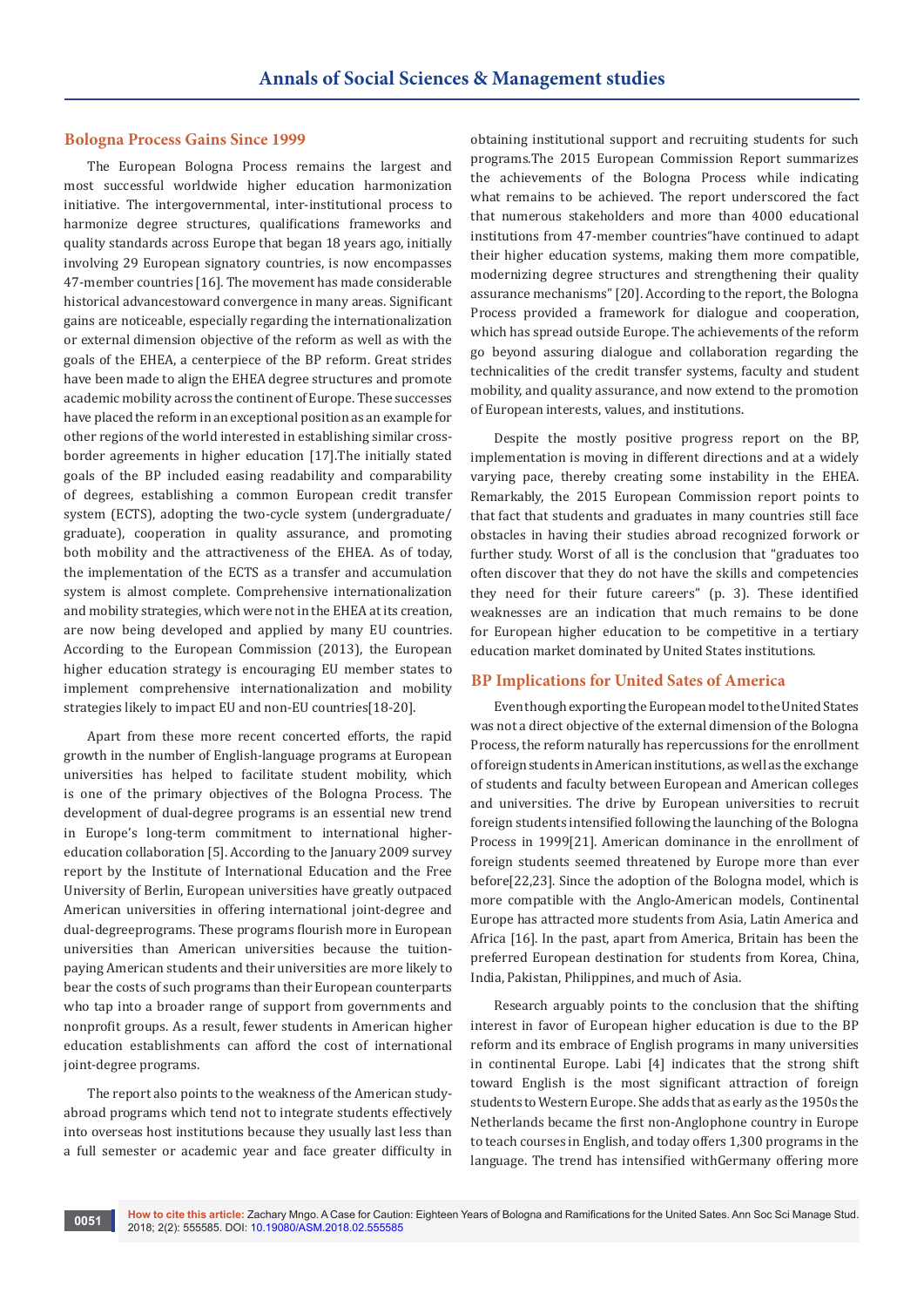than 500 degrees in English and one quarter of university courses in Denmark are offered in English. Finland, with a population of about 5 million people, offers 400 English-language graduate programs. Labi [4] underscores the significance of the trend toward the embrace of English language programs in European universities by pointing to the fact that "even France, with its deep-seated scorn for the creeping Anglicization of its national language, assures foreign students in its marketing brochures that they "no longer need to be fluent in French to study in France" (p. A29).

The external component of the Bologna Process has encouraged and enabled European countries to extend collaboration in the areas of research, student and faculty mobility and exchange [2]. Several European universities are developing exchange programs with African and Asian universities. These targeted outreaches explain why Europe has become very competitive in attracting Asian students who have customarily been the largest block of foreign students in the Unites States. In 2003 they comprised more than half (51%) of foreign students in the United States [24]. Today, China and India together account for more than 47 percent of all current foreign students in the U.S., and mobility trends in these two countries are of vital consequence for many U.S. universities. However, draconian immigration policies currently supported by the U.S. are beginning to have an effect. Trines [25,26] points to a sudden decrease in the visas issued to students from the Asian continent (including the Middle East). If past trends are an indication as to what could happen in the future, the likelihood is that students from these regions will find viable alternatives not only in Australia and the UK but also in continental Europe, which continues to create more international student-friendly programs in the Englishlanguage—English representing the representing the closest approximation to a twenty-first century lingua franca.

## **Understanding the Inevitability of Cooperation in Higher Education**

The creation of the BP reform was a move in line with a global trend in the 1990s aimed at recognizing the importance of internationalization and fostering it around the world. Courts [27] states that one of the most traditional and efficient methods for training students to be competent, confident, and comfortable internationally is through exchange programs—jointdegree programs and study-abroad programs. Among the early Americans pursuing this goal are those who studied in European universities in the second half of the 19th century. Study-abroad supporters also argue that through living abroad one could better understand his own country, develop linguistic skills, and gain useful knowledge and skills for fruitful careers in government, business, and education [27-29].

The most reliable component of internationalization in the United States is the international student's component, which has a significant impact on the economy [30]. In the mid-1990s the United States was already considered to be the leading exporter of higher education services. In 1995/1996 the United States ranked

first in the number of international students (453,787 students) followed by France (170,574 students), Germany (146,126), and the UK (128,550) (WTO Council for Trade in Services, 1998) [31,32]. In the early 1990s, for the first time, more Europeans were studying in the United States than Americans studying in Europe. Even though today the United States remains the leading exporter of education services, it now faces increasing competition from European and Asia-Pacific countries such as Australia and New Zealand, particularly for Asian students, who remain the largest group of international students in the United States [33].

Since the November 2016 presidential elections, the U.S. higher education community has monitored the extent to which the policies implemented during the Trump presidency are affecting the flow of international students to the United States. Recent SEVIS data points to declining enrolment from key countries due to new visa restrictions [26]. Considering that the BP reform improved the interpretation and transferability of European degrees, it is very likely that European universities will become the second choice for international students who are blocked by visa restrictions from attending United States universities. It is imperative for American higher education stakeholders to understand that because of global higher education reforms inspired by the Bologna Process, international students now have attractive alternatives in Europe and Asia-Pacific.

It was with the desire to be competitive and the need to promote European cooperation in the areas of quality assurance, mobility of faculty and students, easy readability and comparability of degrees, that 29 European ministers of education signed the Bologna Accords in 1999. The accords were aimed at promoting a European dimension in higher education that would culminate with the creation of a European Higher Education Area (EHEA) by 2010 [33]. This reform was timely considering that the demand for higher education has increased tremendously in recent years. Even though the trend is worldwide, the rate of increase in demand and accompanying challenges vary from country to country. Teferra and Altbach [11] affirm that a rise in demand for postsecondary education has led to pressures of expansion and "massification" that have added large numbers of students to most African academic institutions and systems. These expansions have encouraged student and faculty exchange programs and expanded campus environments [34]. More competition has developed in recent years as institutions, countries, and regions areintroducing reform that will give them a competitive advantage over others in the struggle to acquire more resources, faculty, the best students, and funding. The BP seemed to have increased the competition significantly for Europe, and dismissiveness on the part of America would be erroneous.

Initiatives by the European Commission to fund cooperation initiatives between European universities and Universities in Africa, Latin America, and Asia is indicative not just of Europe's desire to render its higher education systems attractive; it also demonstrates its appreciation that globalization, from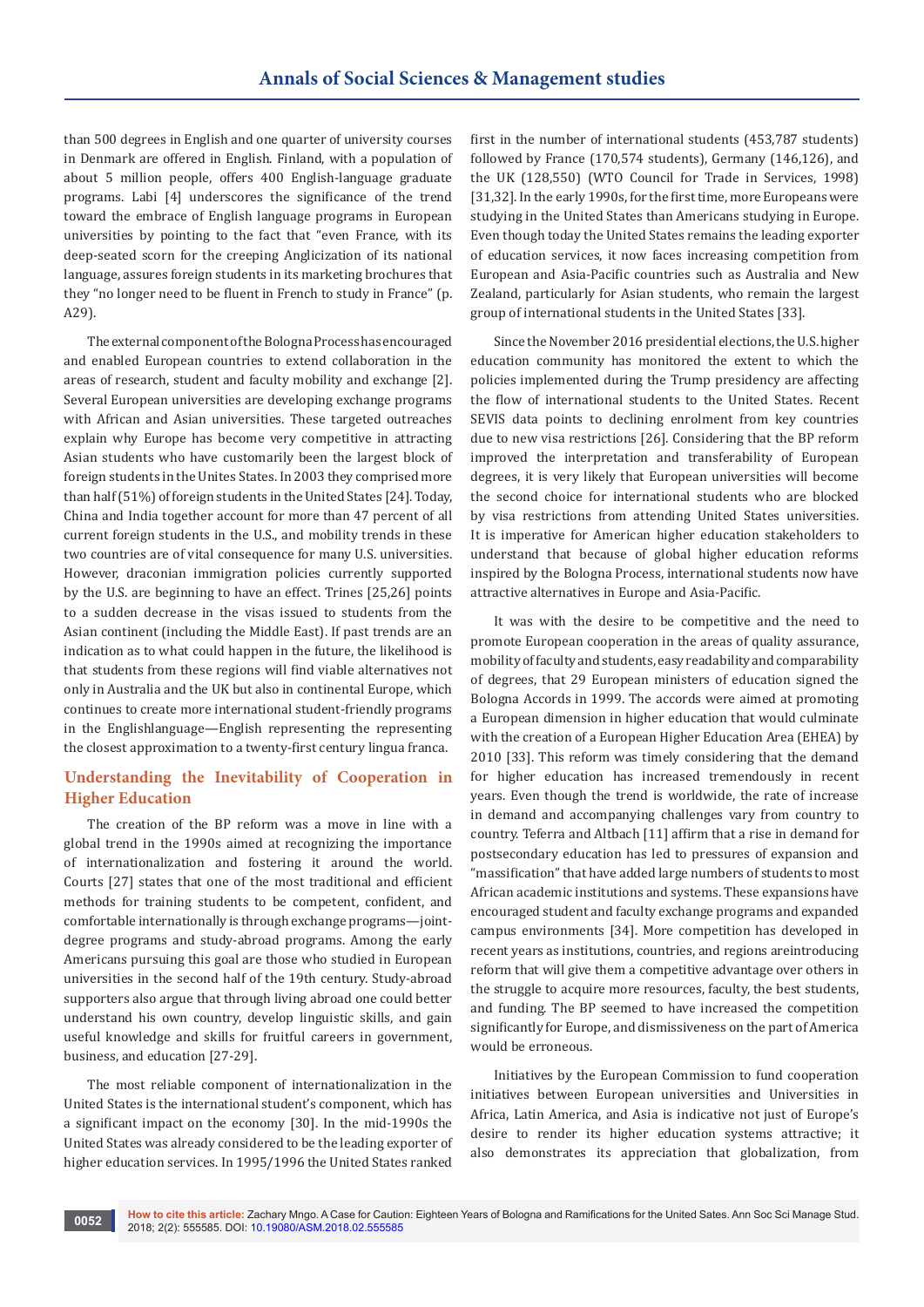the perspective of higher education, raises a certain number of challenges. These challenges and concerns have to do with decisions on curricula, funds to support exchange programs, and cooperation with foreign universities. Forest (2004) states that the way globalization is affecting higher education in developing countries is of interest because these countries will experience the bulk of higher education expansion in future decades. From a policy perspective, globalization impacts upon public policy most prominently in four critical dimensions of higher education: access, funding, internationalization of teaching and research, and quality assurance [35]. American higher education needs to show the same kind of understanding and engagement to maintain its leading position during the first half of the 21st century.

The architects of the BP reform understood that the internationalization of higher education is a necessity. The April 2009 report of the U.S. Government Accountability Office appears to agree with this position. The report stated that Western governments use higher education to advance diplomatic, economic, and other objectives, and employ multiple approaches to attract international students. Reimers [36] asserts that students need "global competency"—the knowledge and skills that help them across disciplinary domains tocomprehend global events and respond to them effectively. He identifies three interdependent dimensions of global competency. The first is that students who have an international higher education experience are more likely to develop a positive approach toward cultural differences and show empathy with people who have other cultural identities.

The students are likely to have an interest and understanding of various civilizations and their histories as well as the ability to see those differences as opportunities for constructive, respectful, and peaceful transactions. The second dimension of global competency is the ability to speak, understand, and think in one or more foreign languages. Finally, students with an international education experience have a broader knowledge of world history and geography, and the global aspects of health care, climate change, economics, politics, international relations, and other issues. Brennan, Locke, and Naidoo [31] argue that successful research has always had an international element, which favors the internationalization of higher education since higher educational institutions serve as large research centers.The interest shown by higher education institutions and governments in the introduction of new exchange programs, the creation of extension campuses, promotion of joint-degree programs, and recruitment of more foreign students is an indication that there is a higher recognition than before of the advantages derived from internationalization. Against this background, cooperation between European and North American higher educational institutions is bound to grow over time. Such partnerships can only be successful if educational organizations on both sides of the Atlantic appreciate and understand the systems they partner with—hence the need for American colleges and universities to fully comprehend the nature

and the applications of the various BP models and components across Europe and beyond Europe.

# **Understanding Bologna Model Qualifications inside Europe**

Despite the almost unanimous adoption of the BP, significant differences still exist in qualification from graduates of various European colleges and universities. These differences vary, at a smaller scale among institutions in the same country but also at a more significant level among countries that have officially joined the reform, depending largely on the pace of adoption and/ or adaptation of the BP models [20]. The European commission Reports (2012/2015) indicate that a third of countries belonging to the EHEA have implemented the Bologna framework. It adds that in another third of EHEA countries, 89% of students are enrolled while "in the remaining countries, with the exception of Switzerland (63.2 %), Germany (61.9 %), Austria (61.5 %) and Spain (47.9 %) more than 70 % of students are enrolled in threecycle programmes" (p. 49).

It is very important for American educational stakeholders to understand that the BP is a working progress towards convergence just as is the entire European Project. In like manner with the rest of the European Project, the BP higher education reform is happening amidst significant differences between European national education systems but still ensuring a gradual progress towards a convergent higher education system—significant differences still exist in interpretations, and level and pace of implementation and adaptations of the BP all over Europe. American educational institutions and leaders stand a better chance of correctly interpreting the implications of the BP for partnerships and the enrollment of students from EU and non-EU countries implementing the Bologna reform by trying to understand the overall purpose of the reform which falls somewhat in line with the goals and trend of the European project.

The original goal of the BP process was realistic in the sense that it recognized the need to create a common and not an identical EHEA that would facilitate the comparability of degrees and the mobility of students and faculty within Europe (Armstrong, 2009). The reform provided a set of reference points that enable one European institution to evaluate clearly the educational attainments of a student from another institution. While recognizing the fact that national and institutional variations in curriculum, instruction, programs, and degrees, resulting from historical, political, and socio-cultural influences, are bound to exist, it created a common European credit transfer system (ECTS), degree structure, credit, and quality control structures. This kind of understanding will limit the tendency to generalize when initiating student and faculty exchange programs with European universities or the interpretation of transcripts from Europe. The 2012 BP implementation report on the EHEA indicated that the context for higher education reform and development differs substantially between countries caused by different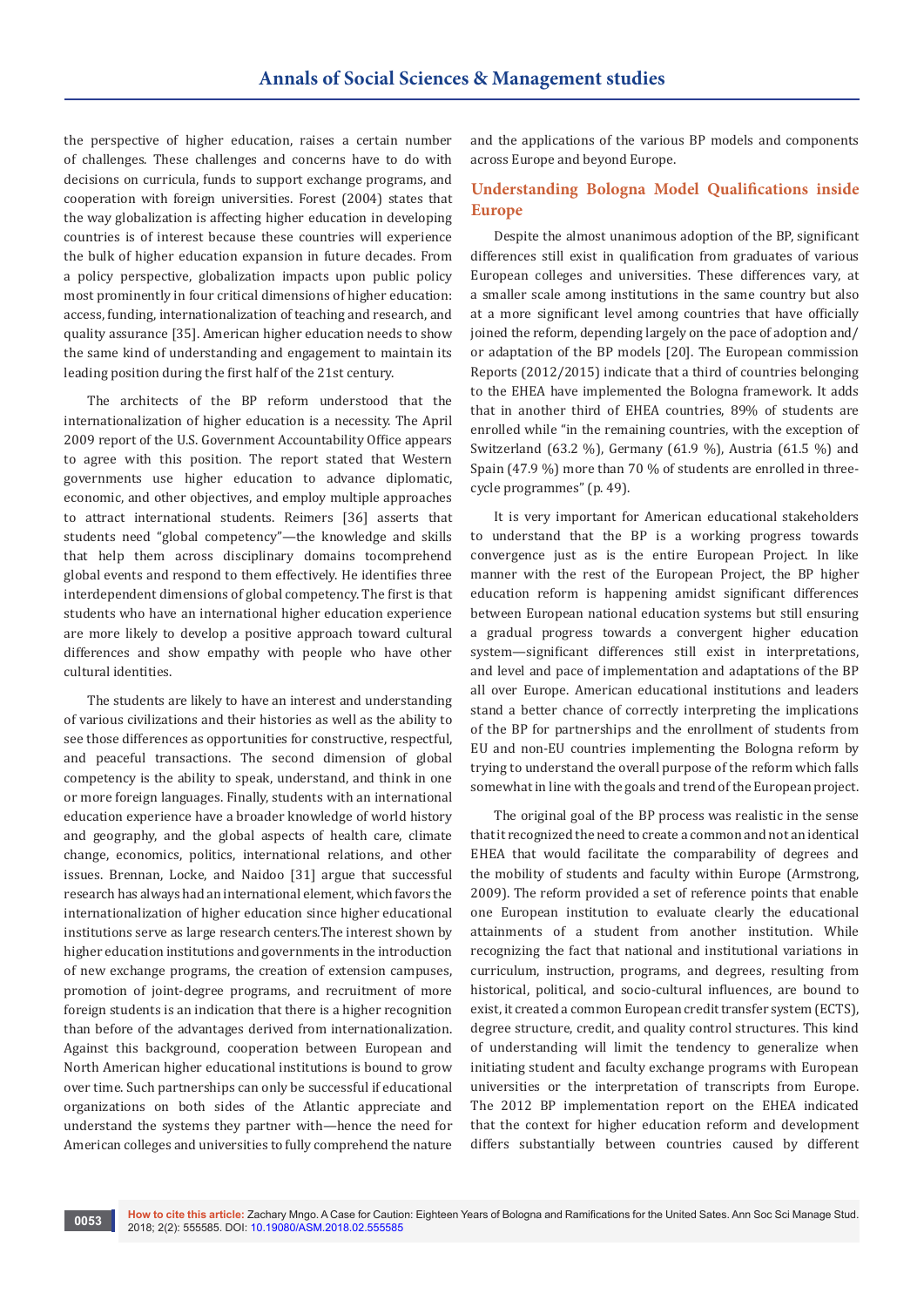structural realities, including institutional types and demographic challenges. It underscored that despite on establishing National Qualification Frameworks and using the Bologna comparability tools such as the ECTS and the Diploma Supplement, problems persisted in way the tools were understood and implemented. As a result, problems of recognition of qualification and credits in Europe still exist in spite near uniformity in the reforms of threecycle degree structures (BA, MA, PhD).

Moreover, it would be important for educational establishments in the US to know even the minor but significant differences in the implementation of Bologna structures and instruments from one European higher educational institution to another and from one country to country. These considerations can provide much needed guidance and clarity regardingadmission requirements for students from various European universities and the nature of partnerships to pursue.According to Terry (2007) the Council of Graduate Schools (CGS), which representsUnited States institutions who award 95% of doctorate degrees and 85% of master's degrees, reported that the Bologna Process is a concern for graduate school deans. He noted thatin summarizing events at the March 2005 conference on "Graduate Education and American Competitiveness," CGS reported that "virtually every speaker at the conference, in one way or another, stated that international competition in graduate education threatens American worldwide leadership in research and innovation and therefore threatens American prosperity." (p. 241)

Terry [37] also points to a presentation by Sybille Reichert, one of the speakers at this conference, who offered a European perspective on the Bologna Process and international competition. She explained that European higher education was undergoing a massive transformation, providing more competition for the United States. Reichert and Tauch [38] pointed to ways in which European graduate education already had surpassed United States graduate education, including the number of Ph.D. graduates, the number of peer-reviewed publications, and significant rankings in a list of the top 200 research institutions. Douglass and Edelstein [22] affirm that there are already signs that the world market for student talent is shifting to the benefit of the United States' competitors; adding that in bad economic times of today, the shift may continue to accelerate.

# **Understanding Bologna Model Qualifications Worldwide**

It is not enough for admissions officers in American colleges and universities to understand differences in Bologna model ECTS transcripts and non-Bologna transcripts from European graduates seeking admission in American graduate schools. In order to ensure a more reliable interpretation of degrees and transcripts from students seeking graduate admission fromnon-European countries that have adopted the Bologna model, it is equally important for graduate admissions officials in the US to understand the differences in various Bologna hybrids outside

of Europe. Various BP hybrids are adopted with varying degrees of modifications by tertiary educational institutions in several countries and regions of the world. Just like there is no complete convergence yet in the Bologna Process structures and processes throughout Europe, there is none yet in regional higher education consortiums fashioned after the European model. These groupings include the 2002 LMD (Licence, Mastère, Doctorat) reform in the Maghreb Countries, Latin American and the Caribbean Higher Education Area (ENLACES-IESALC), the CEMAC Higher Education Professional Training and Research Area (CHEPTRA) composed of countries of Central Africa, and the Regional Centre for Higher Education and Development (RIHED) Framework for Regional Integration in Higher Education in Southeast Asia. (Morocco, Algeria and Tunisia).

Eta [39,40] investigates what she named the adoption and adaptation of the Bologna Process reform in the countries of Africa, focusing on Cameroon. Anglophone universities, she points out, did not have to do much adoption and adaptation because they already had the credit system and the two-tier degree structure (BA, MA, and Ph.D.) implemented by Bologna. However, Frenchinspired universities had to not only adopt the credit system but also modified it to accommodate the module and average systems that were previously in place. This example testifies to the fact that Bologna Process model higher education reform outside Europe may not only vary from country to country but also within the same country. Interpreting transcripts from such countries can be tricky and misleading. American colleges and universities attracted to graduate students from Europe and other countries implementing various forms of the reform must try to know the salient differences in models within Europe, betweenuniversities in the same country, and between the worldwide regional models.

Knowing the minute details on the extent of the Bologna impact on tertiary education programs in these regions of the world and more is the only way the United States higher educational leaders and institutions would ensure constructive and beneficial mutual exchanges in study abroad, joint and dual degree offerings, faculty and student mobility programs. Degree interpretations and transferability and soundness of admission decisions of students from these regions will depend entirely on the understanding admission officials in US colleges and universities have of the Bologna Process reform and the varying Bologna models used in institutions from these regions. Studies show that significant differences still exist in areas such as the credit counts and degree structures among countries that have adopted the BP model and among educational establishments within countries [39,40].

Considering that theUnited State remains the world's biggest host of international students, many of whom come from countries implementing some version of the BP, it is important that US educational institutions know these differences. Not knowing can lead to misinterpretation of qualifications with all unintended consequences.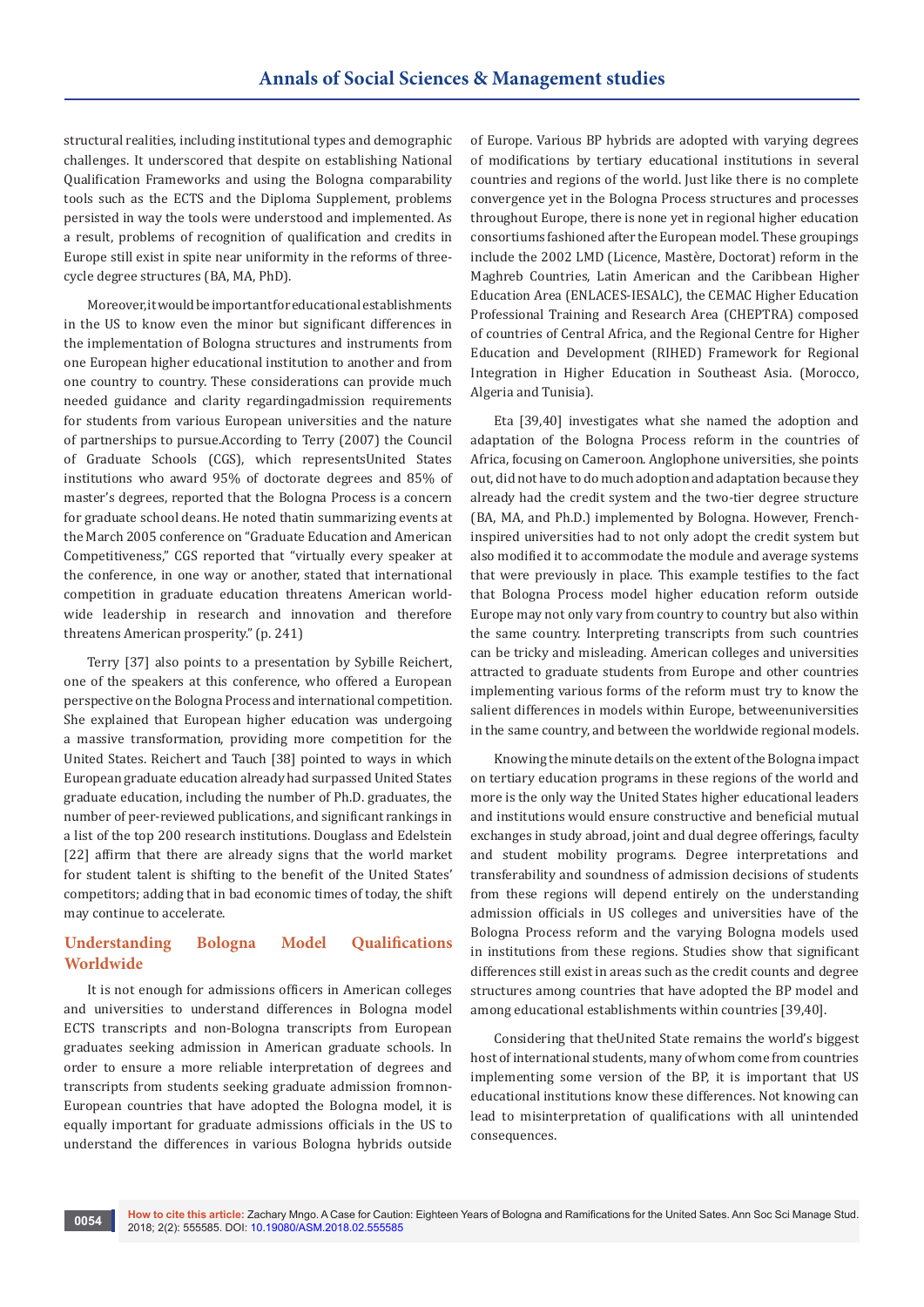## **Costs Competitive Disadvantages for the U.S.**

The United States is likely to become further weakened in the competition for international students because the cost of education in the United States has surged more than 500 percent since 1985 [41]. Cost is having a direct effect upon access and affordability, which constitute the main reasons for the drop in the number of graduates from U.S. four-year degree programs. The U.S. is significantly losing ground as the global leader in producing college graduates—ranked first in 1990, the country currently ranks twelfth in graduation rates among 25-34-year-olds[41]. While America lags incollege graduation rates largely due to unaffordability, the situation of Germany, the largest European country, is the complete opposite.

Today, German higher education is publicly funded, and students pay no tuition fees, even as the country embarks upon a large-scale internationalization of education, aided not only by the absence of tuition fees but also by its reputation for higher education quality in the sciences [25,41]. European countries that do charge tuition still have a big competitive advantage over the United States in terms of college affordability because the rates of tuition are insignificant compared to what students in the United States pay, including those attending state colleges and universities. In France, one of the citadels of European higher education, students pay about 200 dollars in tuition in public universities. These access-related advantages for European higher education should be a source of grave concern for U.S. higher education, especially when examined within the context of the incrementally popular Bologna models of higher education.

Colleges and Universities in the United States must understand the Bologna credits system and its European credit transfer system (ECTS) in order to facilitate European degree interpretations and the admission of students from Europe and regions such as Australia, Latin America, and Africa where the Bologna model has gained ground.Even though the major outcomes of the Bologna Process reform have been the development of degree programs that are defined in terms of required credits and the introduction of a two-tiered (undergraduate/graduate) system, the new European bachelor's degree is still different in many aspects to its United States counterpart. In the April/March issue of WENR, Assefa and Sedgwick [42] raise the difficulty of United States graduate schools in evaluating potential European graduate students with the three-year Bologna bachelor's degree.

This is particularly difficult because a UnitedStates bachelor's degree typically requires the completion of 120 credits and spans four years. They compared a business BA program from the Kelly School of Business in Indiana and the laurea program in business administration from the Bacconi University in Italy and concluded that the Italian laurea is functionally equivalent to the United States bachelor's degree. These conclusions gave the impression that the degree interpretation process could be easy. However, this couldn't be farther way from the reality, considering that variations

in quality and interpretation of the Bologna recommendations as well as the pace of implementation of the Bologna process still exist among EU countries [20].

Focusing particularly on legal education, Terry [37] further elaborates on the implications of the Bologna Process upon the United States legal education. The areas of concern for the United States legal education include admissions, recognition, accreditation, and quality assurance. Law schools must decide whether to provide full admission or provisional admission for students coming from Europe into their JD, LLM, or SJD programs. He explains that unjustified differences exist in the admission requirements, depending on institutional policy. He contends that in the face of such discrepancies it will be necessary for the United States to come up with a common higher education policy to handle interpretation issues resulting from the European Credit Transfer System (ECTS) used by the Bologna Process reform.

The probability of this happening is slim because collaboration between state jurisdictions is likely in America, but an overall agreement is not. In the U.S., the autonomy of each institution is valued to a highly significant extent. However, even though the federal government is beginning to push for even more authority there is hardly any agreement as to howmuch power the federal government should have in matters of education. Assefa & Sedgwick[42] point to an interesting future while stating thatfailure to recognize the Bologna bachelor's degree solely because it is a three-year qualification would leave United States graduate schools no choice but to reject candidates who apply for admission using these degrees, even when their records demonstrate that they have completed more than enough subjects in their discipline, have achieved the same skills and level of knowledge as their U.S. counterparts, and would very likely succeed at the graduate level.

Such decisions would not only lack any academic merit, but they would also have profound and negative implications for international academic mobility. According to some critics, the United States higher education system is characterized byconsiderable program and certification requirement differences between its constituent states.These occasionally lead to unnecessary re-certifications of professionals who have alreadyundertaken the requisite training [43]. The logical explanation of this isthat United States higher education has not embraced more uniformity in important areas such asprofessional training. The United States stands to gain by observing the Bologna Process reform,which seeks to strengthen and harmonize professional training in order to facilitate student,faculty, and labor mobility within the EU.

The scale of European higher education outreach has grown tremendously since 1999.The Bologna Process objective of improving the attractiveness of European higher education isbeing achieved. The corollary of this is the influx of foreign students into Europe, encouraged bythe incentives in tuition and the easing of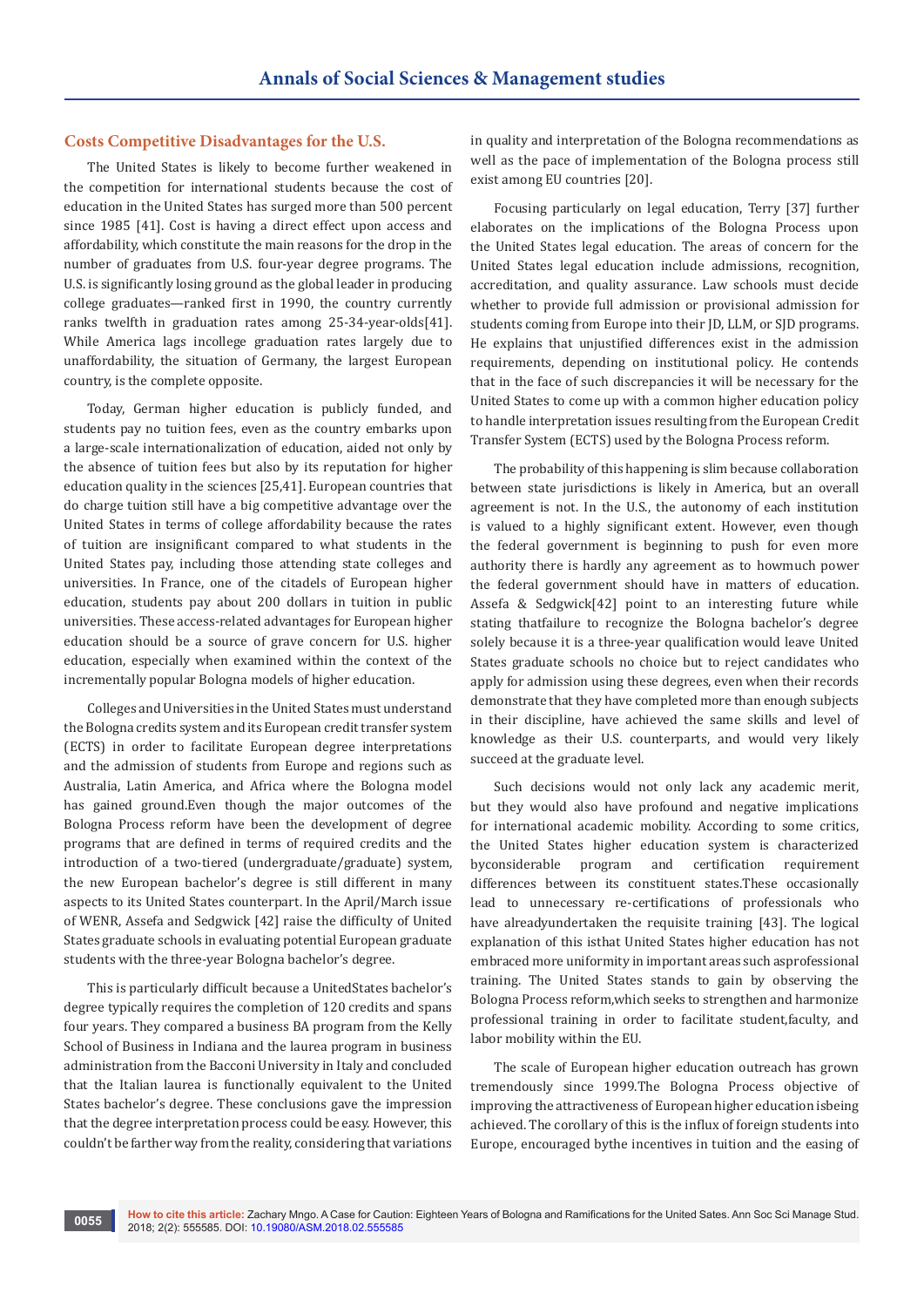visa requirements. Helguero-Balcells [43] arguesthat the United States higher education will only remain viable in the long term if there is"alignment with the Bologna Agreement" (p. 1) and the strengthening of exchanges with nationaland international partners which would benefit all stakeholders. The problem with thisproposition is that alignment with Bologna might be more of a political than educationaldecision, involving the 50 states of the United States—hence intricate and controversial.

Rather,more cooperation with EU countries and other regions of the world, the extension of existing programs, and the creation of new ones would keep the United States more active and competitive in international higher education. Cooperation with EU countries and universities would naturally mean that the U.S. education stakeholders must be more accepting of degrees and graduates from the Bologna model higher educational institutions.No one knows yet what direction United States-European cooperation in higher education will take in the latter part of the 21st century. Notwithstanding this, the United States must come up with new frameworks and legislation that would facilitate the interpretation of European qualifications—including the mobility of students and the comparability of degrees between the United States and Europe and all the other Bologna Processrelated higher education systems [37].

Good knowledge and understanding of European curricula, structures, and degrees in the United States would equally facilitate the appreciation and interpretation of certificates from Bolognastyle systems, such as the emerging BMD (LMD) in Africa, Asia, and Asia-Pacific countries.Even though the United States must not adopt the Bologna style reform, it cannot ignore its influence either. With higher education institutions and programs that have gained international reputation, there is apparently no motivation for the United States colleges and universities to be interested in the Bologna models.

Apart from costs that put the United States tertiary education institutions at a competitive disadvantage, quality remains the forte of the U.S. models. In his criticism of the initial tepid United States response to the Bologna Process, Adelman [14] contended that "such purblind stances are unforgiveable in a world without borders" (p. 8). In other words, he was saying that a war against higher education internalization is a losing one.The U.S. has been the top exporter of higher education services worldwide for decades. The U.S. is eager to retain its leadership status in global higher education in the face of the increasing competition from Europe instigated by the Bologna Process harmonization and its adoption of extensive marketing strategies to attract foreign students.

This rivalry can only be beneficial to higher education in that colleges and universities will not only work hard to improve, they will also improve costs in order to attract students. The discrepancies in costs between United States and European tertiary education institutions are already beginning to give Europe

a competitive advantage.The U.S. Government Accountability Office (2009) highlighted the decline the UnitedStates' share of international students worldwide from 26% to 20% between 2000 and 2008 even though it remained the leading destination for international students. In 2008 Institute of International Education (IIE) Open Doors Report asserted that the decline in the number of international students attending U.S. higher education institutions between 2003 and 2006 was the first drop in over 30 years. According to the IIE and U.S. Department of State Bureau of Education and Cultural Affairs (2017), the number of international students enrolled for the first time in dropped by about 10,000 students, representing a three-percent decrease from the previous year. The report underscored the important fact that the decline is the first in twelve years.

The competition from continental European countries and from other attractive Bologna models in Eastern Europe, Asia-Pacific, and Africa and Latin America makes it illogical for the United States to take for granted its leading position since prospective international students now have many attractive alternatives from which to choose. Urias and Yeakey [44] point out that other countries have used the opportunity created by the tightening of screening procedures andvisa issuance by the United States government to attract international students to their own educational, scientific, and technical institutions. The United States needs to strike a delicate balance between ensuring its security amidst terrorist threats and participating in the global community in a way which empowers Americans to compete in a global workforce, while also being open, accessible, and attractive to the world's best talent and future leaders [45].

## **Summary**

An outcome of the Bologna Process has been a steady increase of English language programs in universities in continental Europe. This development, which added to the adoption of models that facilitate degree interpretations and transferability as well as student and faculty mobility, has undoubtedly improved the appeal of European degrees in and Europe and beyond. These BPinspired programs have continued to act as a magnet for many international students, who before 1999 were only attracted to the United States of America and the United Kingdom. A review of pre-BP and post-BP reform indicate that the ongoing progress in international interpretation and recognition of diplomas and degrees as well as global improvements in quality assurance mechanisms are not unrelated to the reform. Research into the impact of the Bologna Process on international higher education suggests that the reform has significantly improved the competitiveness of European higher education [46].

To explain the drop in the number of foreign students in American Universities in favor of European Universities at the beginning of the 21st century, Gillespie [47] and the U.S. Government Accountability Office (2009) pointed to the homeland security policies developed after the September 11, 2001 events as having undermined the openness of the American education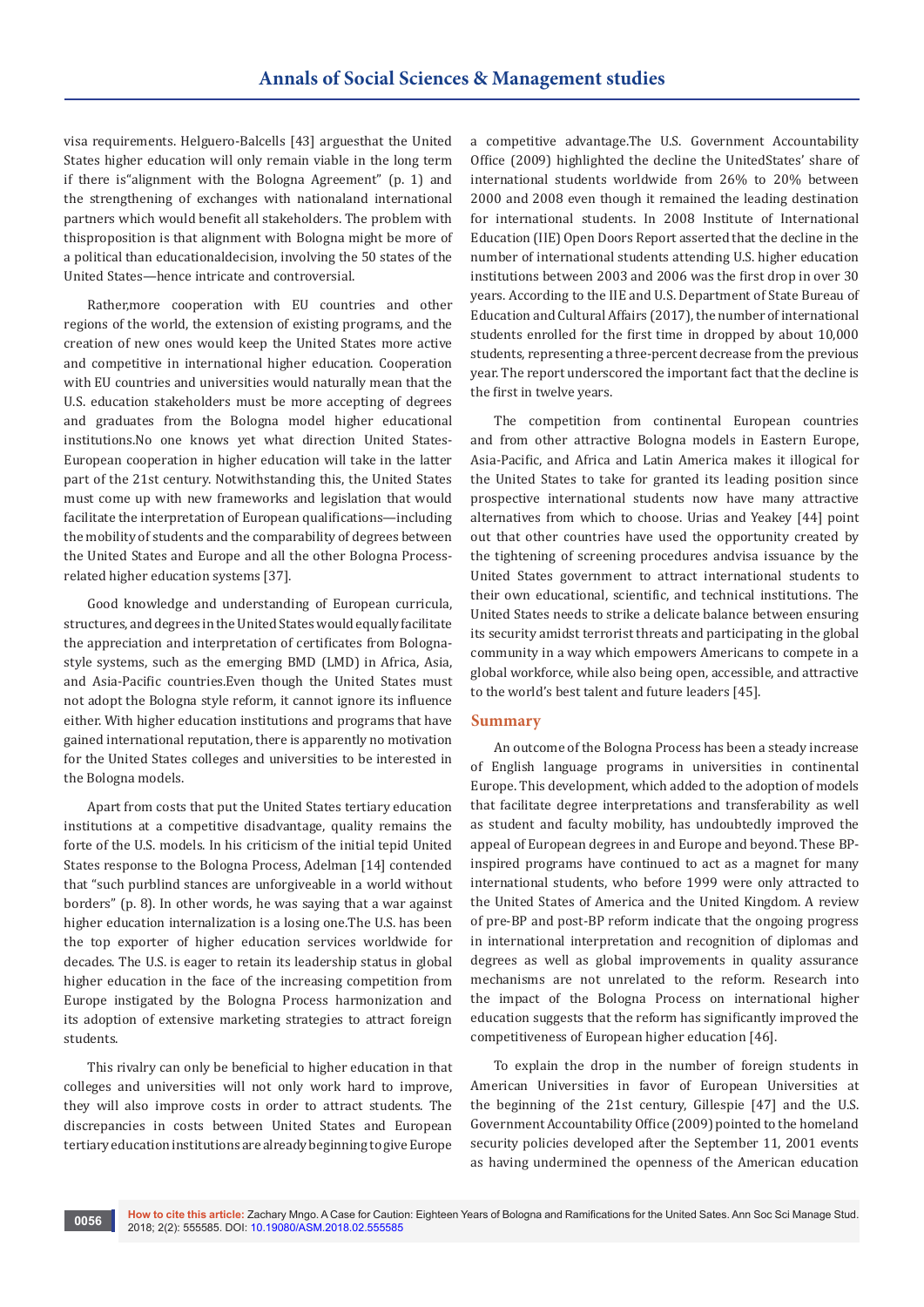system to foreign students. However, the drop in the enrollment of foreign students inU.S. colleges and universities post-September 11, 2001 could also be attributed, arguably, to the increasing attractiveness of European higher education following the 1999 Bologna reform.

An important point to note is that, overall, U.S. colleges and universities continue to win the completion for international students even when periodic drops in enrollments are identified—between 1999 and 2017 there was a steady increase 26.72% in enrollment (NCES,2017). The current significant dip in international students' enrollment is largely attributed to the tightening of visa policies by the Trump administration. Trines [26] attributed the decline in the number of students from the top 24 sending countries—by 1,900 (1.85%) from November 2016 to Aprils 2017—to the "Trump effect." He argues that the dip, even though small, represents the largest downward fluctuation between fall and spring quarters since 2014, the first year SEVIS data was made available online.With trends indicating recent minor dips in international students' enrollments in the U.S. resulting from other factors, the big question is whether Europe, with its more attractive Bologna models, will take advantage of the situation[48].

The positive trends in the popularity of European higher education will likely continue if institutions such as the European Union and the European Commission, as well as individual countries such as France, the UK, and Germany, continue to promote higher education exchange and collaboration at institutional, governmental, and regional levels. American colleges, universities, and higher education stakeholders must up their game in order to continue having a competitive edge in the recruitment of international students. It is not clear yet whether the imminent departure of Britain from the EU and withdrawal from Bologna Accords will affect the BP implementation or whether such an effect or lack thereof will have any bearing on the competitiveness of the Bologna models of higher education[49-53].

### **References**

- 1. Egron-Polak, E (2008) The Bologna Process: Reflections from the international HEI perspective. International Association of Universities (IAU), Paris, Europe.
- 2. Zgaga, P (2006) 'External dimension' of the Bologna Process (1st Report on the External Dimension of the Bologna Process). Report from Athens Seminar. The Working Group, Athens, Greece.
- 3. Prague Report (2009) The European Higher Education Area (EHEA) in a global context: Report on overall developments at the European, national and institutional levels. Prague, Czech Republic: Australian Federal Ministry of Science and Research, Australia.
- 4. Labi, A (2007) Europe challenges the US for foreign students. The Chronicle of Higher Education 54(5): A29.
- 5. Labi, A (2009) European colleges lead U.S. in international dual-degree programs, study finds. The Chronicle of Higher Education 55(22): A26.
- 6. Bond, S (2003) Untapped resources. Internationalization of the curriculum and classroom experience: A selected literature review (CBIE Research Millennium Series, 7, 15). Canada Bureau of International Education, Ottawa, Canada.
- 7. Ka-ho Mok, J, Lee, H (2001) Globalization and changing governance: Higher education reforms in Hong Kong, Taiwan, and Mainland China. Paper presented to the Australian Association for Research in Education 2001 Conference.
- 8. [Altbach, PG \(1991\) Patterns in higher education development: Toward](https://muse.jhu.edu/article/645059/pdf)  [the year 2000. Review of Higher Education 14\(3\): 293-315.](https://muse.jhu.edu/article/645059/pdf)
- 9. [Altbach, PG \(2004\) Globalization and the university: Myths and realities](https://link.springer.com/article/10.1023/B:TEAM.0000012239.55136.4b)  [in an unequal world. Tertiary Education and Management 10\(1\): 3-25.](https://link.springer.com/article/10.1023/B:TEAM.0000012239.55136.4b)
- 10. [Altbach, PG, Knight, J \(2007\) The internationalization of higher](http://journals.sagepub.com/doi/10.1177/1028315307303542)  [education: Motivations and realities. Journal of Studies in International](http://journals.sagepub.com/doi/10.1177/1028315307303542)  [Education 11\(3-4\): 290-305.](http://journals.sagepub.com/doi/10.1177/1028315307303542)
- 11. Teferra, D, Altbach, PG (2004) African higher education: Challenges for the 21st century. Higher Education 47(1): 21-50.
- 12. Fielden, J (2001) Markets for "borderless education." Minerva 39(1): 49-62.
- 13. Chang, FFC (2004) Instructors' perceptions of higher technological and vocational education reform in Taiwan, the Republic of China (Doctoral dissertation). Available from ProQuest Dissertations and Theses database. (UMI No. 3169553)
- 14. Adelman, C (2009) The Bologna Process for U.S. eyes: Re-learning higher education in the age of convergence. DC: Institute for Higher Education Policy, Washington, US.
- 15. The Times of Higher Education Supplement (2003) Education minister wants France to set European model. World Education News & Reviews 16(6).
- 16. [Clark, N \(2007\) The impact of the Bologna Process beyond Europe, part](https://wenr.wes.org/2007/09/wenr-september-2007-feature)  [II. World Education News & Reviews 20\(9\).](https://wenr.wes.org/2007/09/wenr-september-2007-feature)
- 17. Clark, N (2014) Towards a European Higher Education Area: 15 Years of Bologna. World Education News and Reviews.
- 18. European Commission/EACEA/Eurydice (2012) The European Higher Education Area in 2015: Bologna process implementation report. Publications Office of the European Union, Luxembourg, Europe.
- 19. European Commission (2013) Communication from the Commission to the European Parliament, the Council, the European Economic and Social Committee and the Committee of the Regions: European higher education in the world. Europe.
- 20. European Commission/EACEA/Eurydice (2015) The European Higher Education Area in 2015: Bologna Process Implementation Report. Publications Office of the European Union, Luxembourg, Europe.
- 21. Bologna Declaration (1999) Joint declaration of the European Ministers of Education. Italy: The European Higher Education Area, Bologna, Italy.
- 22. [Douglass, JA, Edelstein, R \(2009\) The global competition for talent: The](https://cshe.berkeley.edu/publications/global-competition-talent-rapidly-changing-market-internationalstudents-and-need)  [rapidly changing market for international students and the need for a](https://cshe.berkeley.edu/publications/global-competition-talent-rapidly-changing-market-internationalstudents-and-need)  [strategic approach in the U.S. Center for Studies in Higher Education](https://cshe.berkeley.edu/publications/global-competition-talent-rapidly-changing-market-internationalstudents-and-need)  [8\(9\): 1-14.](https://cshe.berkeley.edu/publications/global-competition-talent-rapidly-changing-market-internationalstudents-and-need)
- 23. McCormack, E (2005) Enrollment of foreign students falls for a second year. Chronicles of Higher Education: International 52(13): A1.
- 24. Gardner, D, Witherell, S (2003) Open doors 2003: International students in the U.S. A Report of the Institute of International Education-IIE.
- 25. Trines, S (2016) Education in Germany. World Education News and Reviews.
- 26. Trines, S (2017) SEVIS data points to declining enrollments from key countries. World Education News and Reviews.
- 27. Courts, AD (2004) Internationalizing an institution: An emerging model of effective leadership, infrastructure, and cultural factors